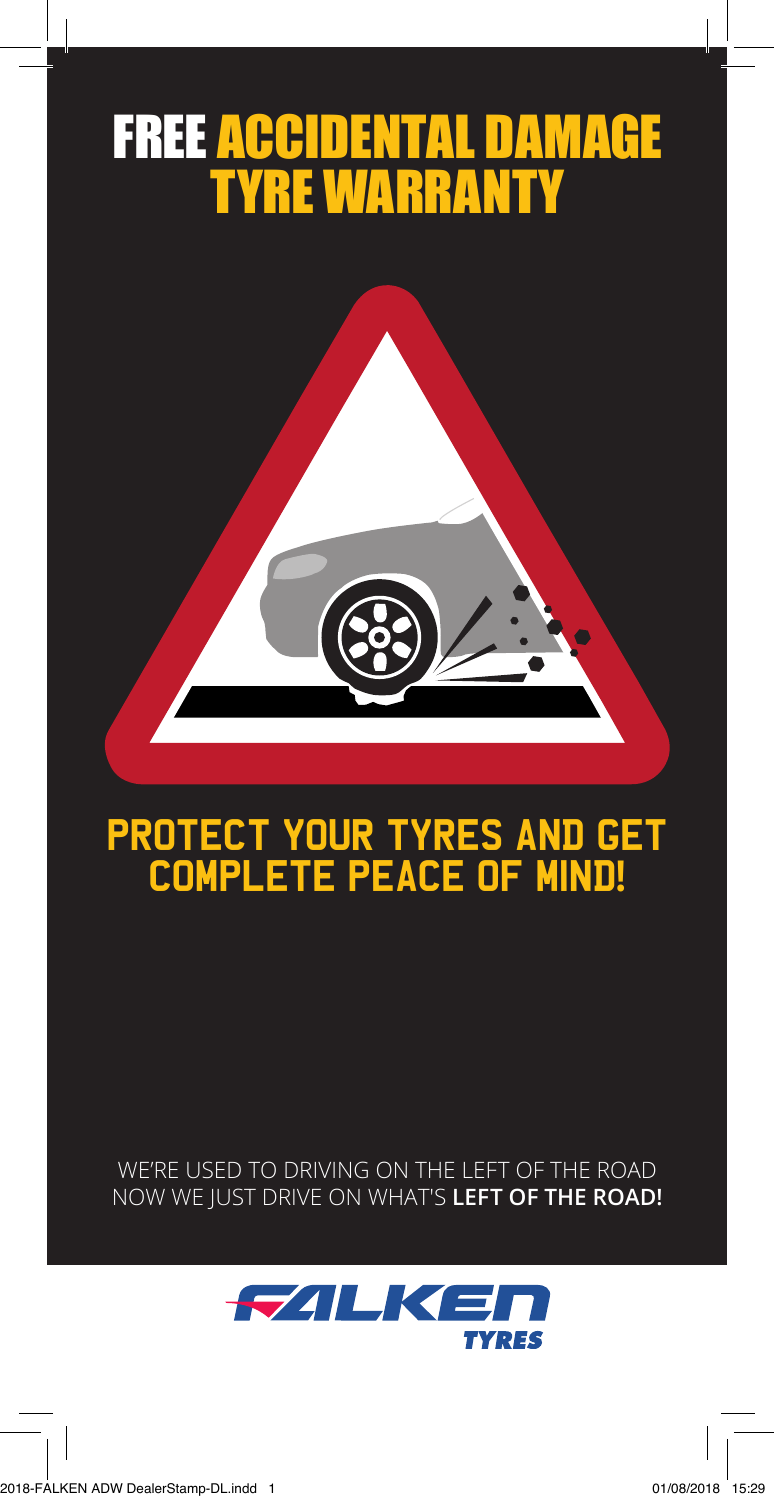### ACCIDENTAL DAMAGE WARRANTY

Using the most advanced manufacturing technologies available ensures that the tyre brands product is of the highest standard. Every tyre brands tyre undergoes the most stringent testing to ensure the highest standards of quality are achieved.

In order to guarantee that motorists get the most out of their tyre brands tyres, we are delighted to offer an optional 'Accidental Damage Insurance' with every tyre brands tyre purchased\*.

Once the tyre purchase has been made and the box below has been stamped by your participating tyre brands dealer, you will have peace of mind in knowing that your tyre brands tyres will be fully covered against every eventuality.

If any of your tyre brands tyres are damaged beyond repair, then the defective tyre will be replaced and you will only be charged for the proportion of the tread that you have already used. (See terms and conditions).

| Tyre Size:  | Vehicle Make:            |
|-------------|--------------------------|
| Pattern:    | Model:                   |
| DOT Code:   | Year:                    |
| Invoice No: | Date:<br>$\sqrt{2}$<br>/ |

### **Participating Falken dealer stamp.**

**\*Participating dealers only**

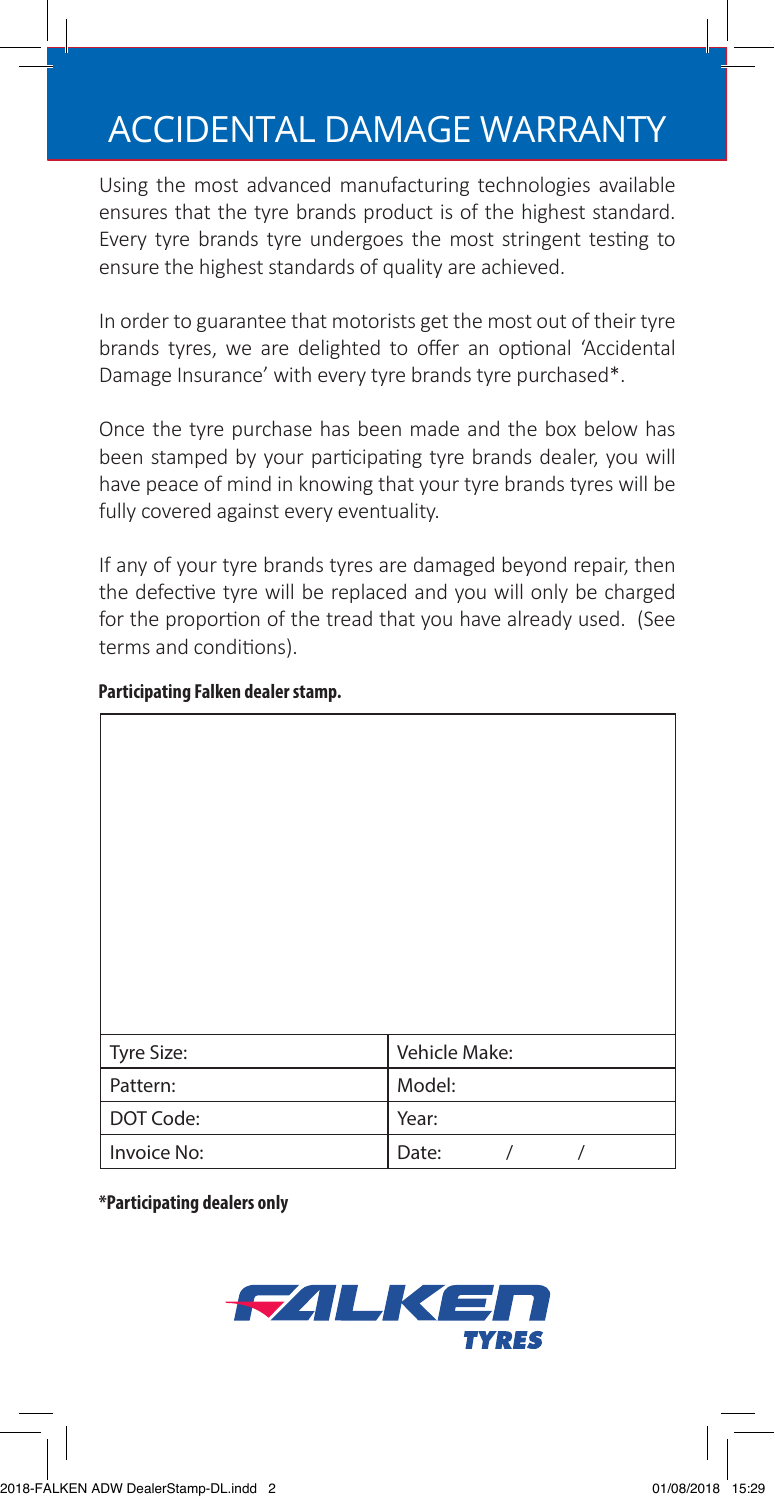#### **HOW DO I MAKE A CLAIM?**

Should you wish to make a claim, you may do so at any participating Falken Dealer. Your Falken Dealer will need to ensure both your insurance and the nature of your claim is valid. Provided that you produce your original sales invoice and stamped insurance leaflet (see page to left), then your Falken dealer will be able to calculate your entitled percentage allowance.

#### **HOW IS MY PERCENTAGE ALLOWANCE CALCULATED?**

Your Falken Dealer will measure the remaining legal tread on your tyre. Although tyres are road-legal to 1.6mm, we always recommend replacement above 3mm in order to maintain optimum performance & safety, therefore the first 3.5mm of tread is not counted. The tread will be measured in the centre and on the edges of the tyre to ensure an accurate and consistent reading. If any measurements on the tyre are below 3.5mm, no credit will be given. The decision of the individual participating Falken Dealer is final. By looking at the table below you can see how the amount of remaining legal tread is converted to a percentage claim allowance. This allowance is then redeemed as a percentage discount against the current selling price of your new replacement Falken tyre. The terms of this insurance require that the replacement tyre fitted is the same size as the original and is a Falken tyre. Your old insurance leaflet along with the damaged tyre will be retained by the dealer and a new insurance leaflet will be issued to cover the new tyre.

#### **WHAT IF I WANT TO CHANGE TO ANOTHER BRAND OF TYRE?**

You cannot make a claim under this insurance if you wish to switch to another tyre brand. However, if your Falken Dealer believes that your tyre may have failed due to a manufacturing fault rather than due to accidental damage, they will be more than happy to send it back to the manufacturer through the official tyre industry adjudication process. Only after the adjudication process has been completed and a manufacturing fault found, will a percentage allowance be made based on the remaining legal tread on the tyre. You can then use this allowance to affect a discount against any replacement tyre brand you choose to purchase. The manufacturer's decision will be final.

| <b>DISCOUNT CALCULATION TABLE</b> |                   |       |
|-----------------------------------|-------------------|-------|
|                                   | 7.5 <sub>mm</sub> | 100 % |
| REMAINING USABLE<br>TREAD DEPTH   | 7.0 <sub>mm</sub> | 90 %  |
|                                   | 6.5mm             | 80 %  |
|                                   | 6.0 <sub>mm</sub> | 70 %  |
|                                   | 5.5mm             | 60 %  |
|                                   | 5.0mm             | 45 %  |
|                                   | 4.5 <sub>mm</sub> | 35 %  |
|                                   | 4.0 <sub>mm</sub> | 20 %  |
|                                   | 3.5 <sub>mm</sub> | 10%   |

#### **ADDITIONAL TERMS AND CONDITIONS**

This insurance offer is at the discretion of the participating Falken centre and does not form part of any manufacturer offer from Falken. Please note that not all Falken centres may participate in this insurance. This insurance is in addition to your statutory rights and only applies to the original purchasing customer, upon presentation of the original invoice as proof of purchase.

**1**. At the time of a insurance claim, the tyre must still be legal and have a minimum of 3.0mm tread across the full width of the tyre. If a punctured tyre can be safely repaired the guarantee cannot be invoked. This guarantee does not apply to tyres that have been maliciously damaged.

**2**. The tyre must have been balanced and had a new valve fitted at the time of purchase.

**3**. This insurance does not cover excessive or uneven wear caused by mechanical defects. We strongly advise that the wheel alignment is checked at the time of purchase and regularly thereafter, as this is the primary cause of excessive or uneven tyre wear. The participating Falken Dealer's decision is final.

#### **4**. **This insurance only applies to Falken car summer/winter, van summer /winter tyres only. (All other 4x4 patterns are not included in this insurance).**

**5**. A list of participating dealers may be obtained by writing to Southam-Micheldever Tyres.